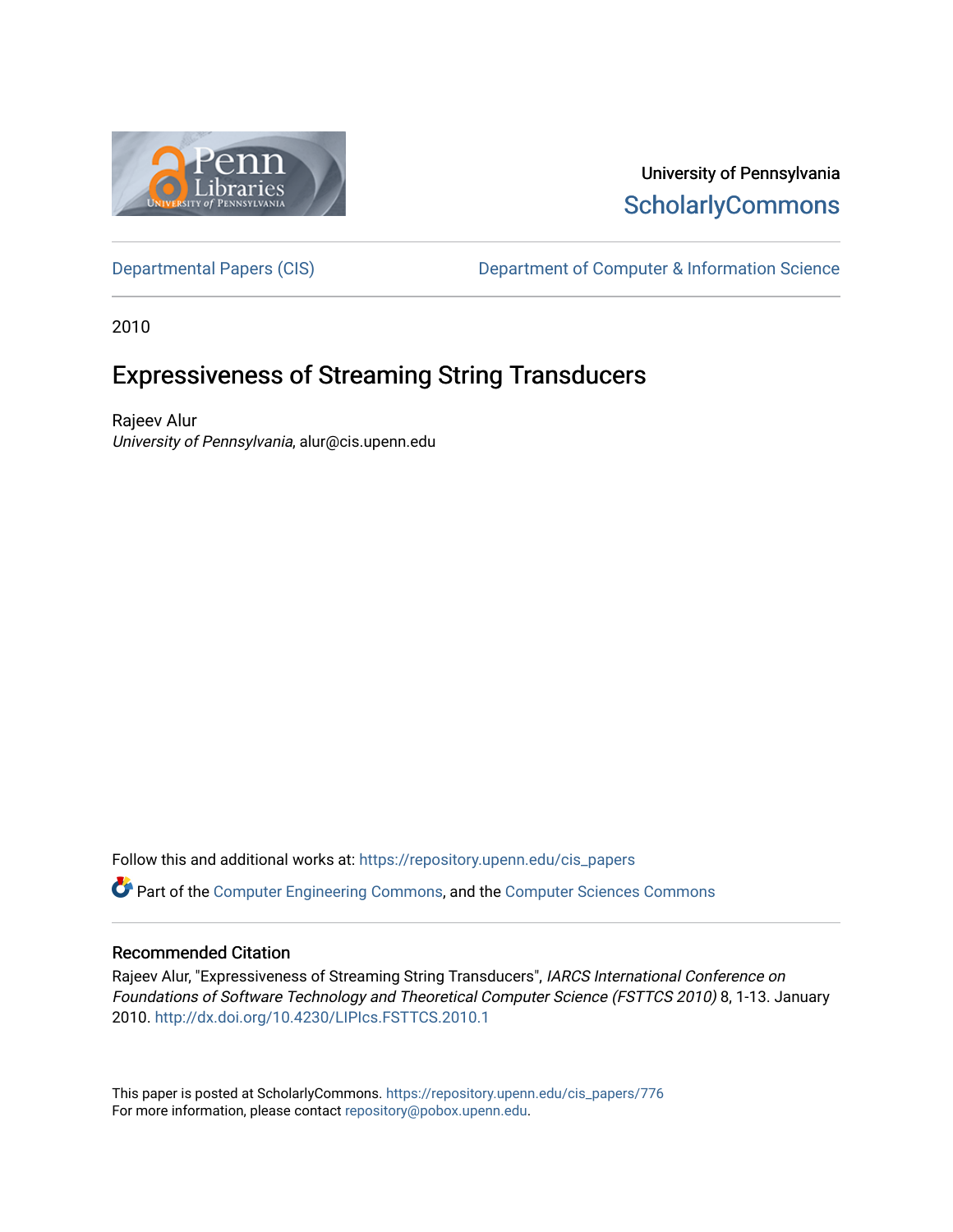## **Abstract**

Streaming string transducers define (partial) functions from input strings to output strings. A streaming string transducer makes a single pass through the input string and uses a finite set of variables that range over strings from the output alphabet. At every step, the transducer processes an input symbol, and updates all the variables in parallel using assignments whose right-hand-sides are concatenations of output symbols and variables with the restriction that a variable can be used at most once in a right-handside expression. It has been shown that streaming string transducers operating on strings over infinite data domains are of interest in algorithmic verification of list-processing programs, as they lead to Pspace decision procedures for checking pre/postconditions and for checking semantic equivalence, for a well-defined class of heap-manipulating programs. In order to understand the theoretical expressiveness of streaming transducers, we focus on streaming transducers processing strings over finite alphabets, given the existence of a robust and well-studied class of ``regular'' transductions for this case. Such regular transductions can be defined either by two-way deterministic finite-state transducers, or using a logical MSO-based characterization. Our main result is that the expressiveness of streaming string transducers coincides exactly with this class of regular transductions.

## Keywords

streaming string transducer, list processing, heap manipulation, monadic second-order transduction

## **Disciplines**

Computer Engineering | Computer Sciences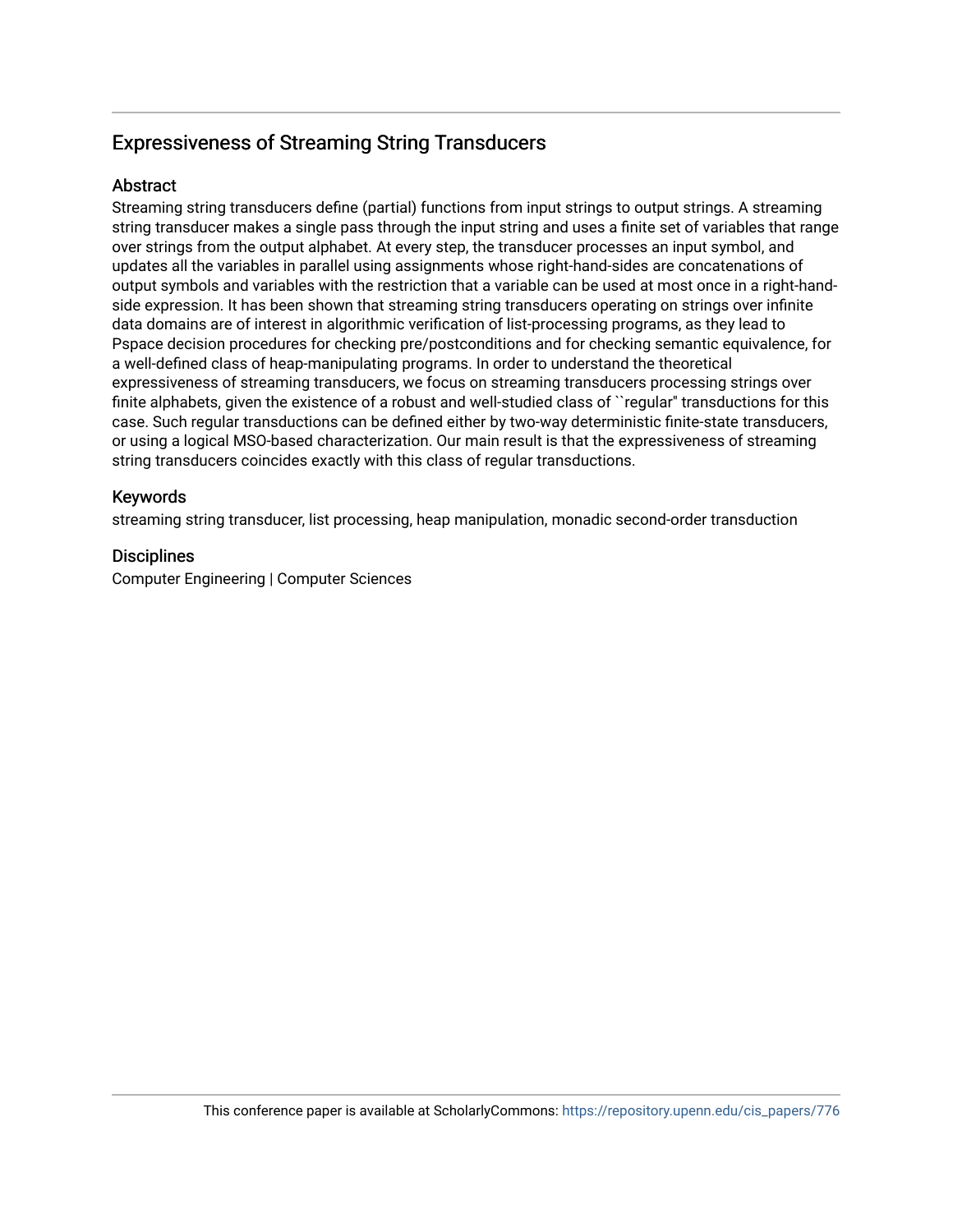**Rajeev Alur<sup>1</sup> and Pavol Černý<sup>2</sup>**

- **1 University of Pennsylvania**
- **2 IST Austria**

#### **Abstract**

*Streaming string transducers* [\[1\]](#page-13-0) define (partial) functions from input strings to output strings. A streaming string transducer makes a single pass through the input string and uses a finite set of variables that range over strings from the output alphabet. At every step, the transducer processes an input symbol, and updates all the variables in parallel using assignments whose right-hand-sides are concatenations of output symbols and variables with the restriction that a variable can be used at most once in a right-hand-side expression. It has been shown that streaming string transducers operating on strings over infinite data domains are of interest in algorithmic verification of list-processing programs, as they lead to Pspace decision procedures for checking pre/post conditions and for checking semantic equivalence, for a well-defined class of heap-manipulating programs. In order to understand the theoretical expressiveness of streaming transducers, we focus on streaming transducers processing strings over finite alphabets, given the existence of a robust and well-studied class of "regular" transductions for this case. Such regular transductions can be defined either by two-way deterministic finite-state transducers, or using a logical MSO-based characterization. Our main result is that the expressiveness of streaming string transducers coincides exactly with this class of regular transductions.

**Digital Object Identifier** [10.4230/LIPIcs.FSTTCS.2010.1](http://dx.doi.org/10.4230/LIPIcs.FSTTCS.2010.1)

#### **1 Introduction**

Deterministic finite-state automata are a canonical model for finite-state *acceptors* of strings, since many variations turn out to be equally expressive and the resulting class of regular languages enjoys a number of desirable theoretical properties. In this paper, we focus on *transducer* models that define (partial) functions from input strings to output strings. The most natural model for a finite-state transducer is a finite-state machine that, at each step, reads an input symbol and produces zero or more output symbols. If we restrict such a machine to read the input string only once from left to right, then the model is too restrictive: while "delete all *a* symbols" can be implemented, "delete all *a* symbols, if the input string contains a *b* symbol" cannot be implemented. However, the *two-way deterministic finite-state transducers* have appealing theoretical properties: the equivalence problem is decidable, they are expressively equivalent to MSO (monadic second-order logic) definable transductions, and this class of "regular" transductions is closed under operations such as sequential composition [\[2,](#page-13-1) [4,](#page-13-2) [3\]](#page-13-3).

Recently, we proposed the model of *streaming string transducers* for algorithmic verification of single-pass list processing programs [\[1\]](#page-13-0). A streaming string transducer makes a single pass through the input string to produce an output string. It uses a finite set of variables that range over strings from the output alphabet. At every step, the transducer processes an input symbol, and updates all the variables in parallel using assignments whose right-hand-sides are concatenations of output symbols and variables with the restriction that a variable can be used at most once in a right-hand-side expression. For example, with two variables *x* and *y*, the update  $(x, y) = (x, y, a)$  sets *x* to the concatenation of *x* and *y*, and sets *y* to the constant *a*. While such an update is permitted, the update  $(x, y) = (x, y, y)$  is not, since

IARCS Int'l Conference on Foundations of Software Technology and Theoretical Computer Science (FSTTCS 2010). Editors: Kamal Lodaya, Meena Mahajan; pp. 1[–12](#page-13-4)

[Leibniz International Proceedings in Informatics](http://www.dagstuhl.de/lipics/)



<sup>©</sup> Rajeev Alur and Pavol Černý; licensed under Creative Commons License NC-ND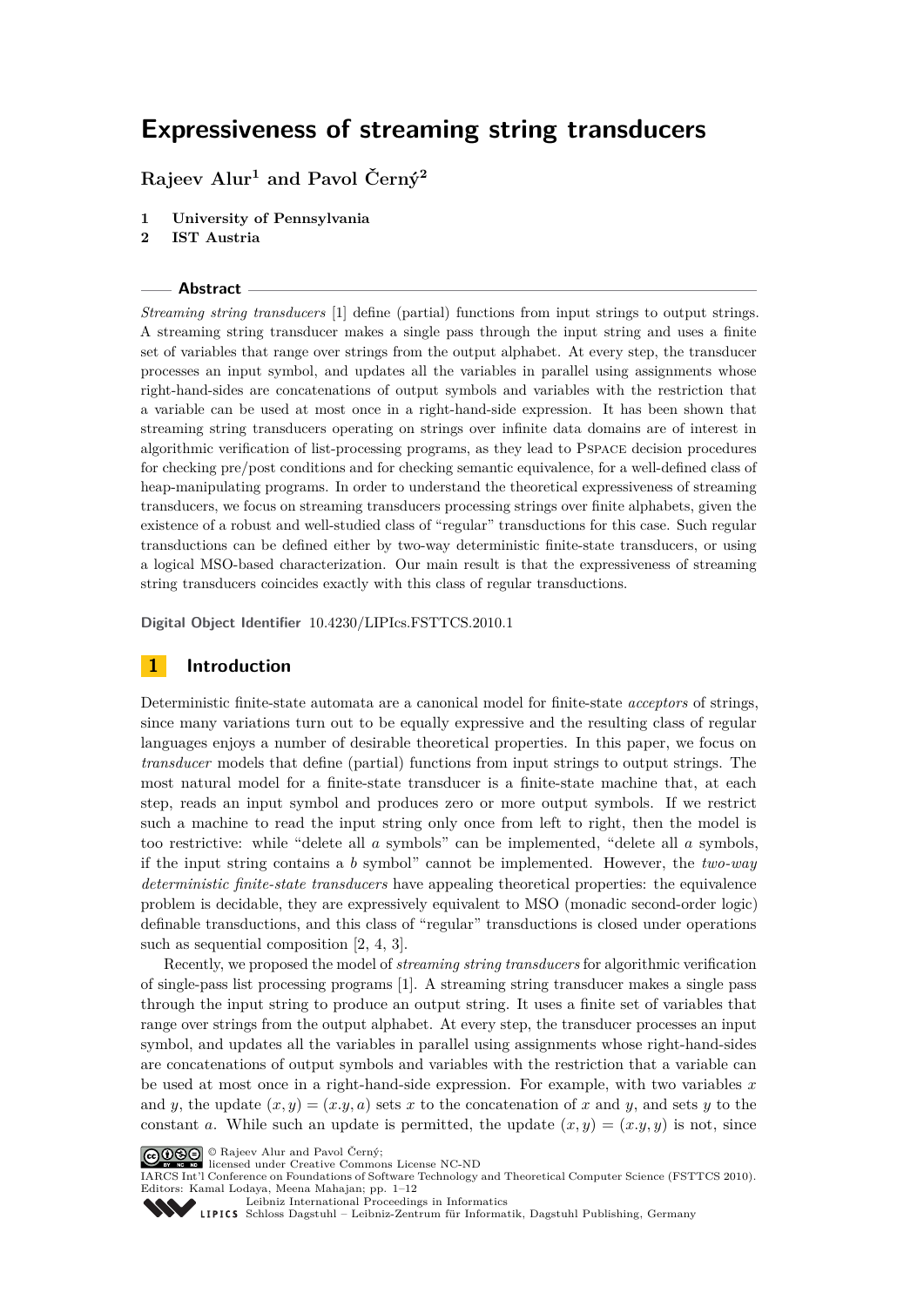*y* appears twice in the right-hand-sides, and would amount to "copying". The output in a given state is specified as a concatenation of output symbols and variables with a similar no-copy restriction. Unlike classical tape-based models, the streaming string transducer is not constrained to add output symbols only at the end, and can compute the output in multiple chunks that can be extended and concatenated as needed.

Streaming string transducers have been shown to be useful for algorithmic verification of list processing programs [\[1\]](#page-13-0). The problems of checking functional equivalence of two streaming transducers, and of checking whether a streaming transducer satisfies pre/post verification conditions specified by streaming acceptors over input/output strings, are decidable with Pspace complexity. There is an expressively equivalent class of imperative programs that manipulate heap-allocated single-linked list data structure, as well as a corresponding class of list-processing functional programs with syntactic restrictions on recursive calls. These results lead to algorithms for checking functional equivalence of two programs, written possibly in different programming styles, for commonly used routines such as insert, delete, and reverse.

A goal of this paper is to study the expressiveness of streaming string transducers in order to gain better theoretical insights into their computing power. The transducers in [\[1\]](#page-13-0) process strings over a potentially infinite data domain that supports the operations of equality and ordering. Given that the notion of regular transductions is well-understood in the context of strings over finite alphabets, we restrict our attention to streaming transducers that process strings over finite alphabets. The main result of the paper is that streaming string transducers exactly capture regular transductions, and thus, are equivalent to two-way transducers as well as MSO-definable string transductions.

In order to develop our results, we consider another single-pass transducer model called *heap-based string transducer* that reads the input string from left to right in a single pass, and computes the output using a heap of cells each of which can store an output symbol and has a next pointer. The next-pointers induce an (unranked) forest structure over cells. The transducer accesses the heap using a finite number of pointer variables, and can change next-pointers of cells referenced by these variables. It can also add new cells to the heap. The sequence of symbols labeling the cells accessible from a state-dependent output-pointer is the output of the transducer. For example, to output the *reverse* of the input string, the heap-based transducer, at each step, reads the next input symbol, and adds a cell containing this input symbol to the front of the output list being computed, exactly the same way as a C program would reverse a linked-list in a single pass. While proving assertions of programs manipulating heaps is typically undecidable [\[6\]](#page-13-5), the key restriction for our model of a heap-based transducer is that it can update, but not traverse, the next-pointers of the cells referenced by its pointer variables (that is, an assignment of the form  $next(x) = y$  is allowed, but  $x = next(y)$  is not). Heap-based transducers can be viewed as syntactically restricted and abstract version of imperative single-pass programs studied in [\[1\]](#page-13-0).

We first show that given a two-way transducer, one can construct an equivalent one-way heap-based transducer. The proof builds on the classical simulation of a two-way acceptor by a one-way acceptor [\[7\]](#page-13-6), but needs new insights in order to maintain the potentially needed output segments in a shared heap that can be modified using a bounded number of updates at each step. The fact that a streaming string transducer can simulate a heap-based transducer is a corollary of a result of [\[1\]](#page-13-0) that shows that single-pass list processing programs can be simulated by streaming transducers. Finally, we establish that a streaming string transducer can be captured by an MSO-definable string transformation, thereby establishing equivalence of all the transducer models.

We also show that streaming string transducers are closed under sequential composition.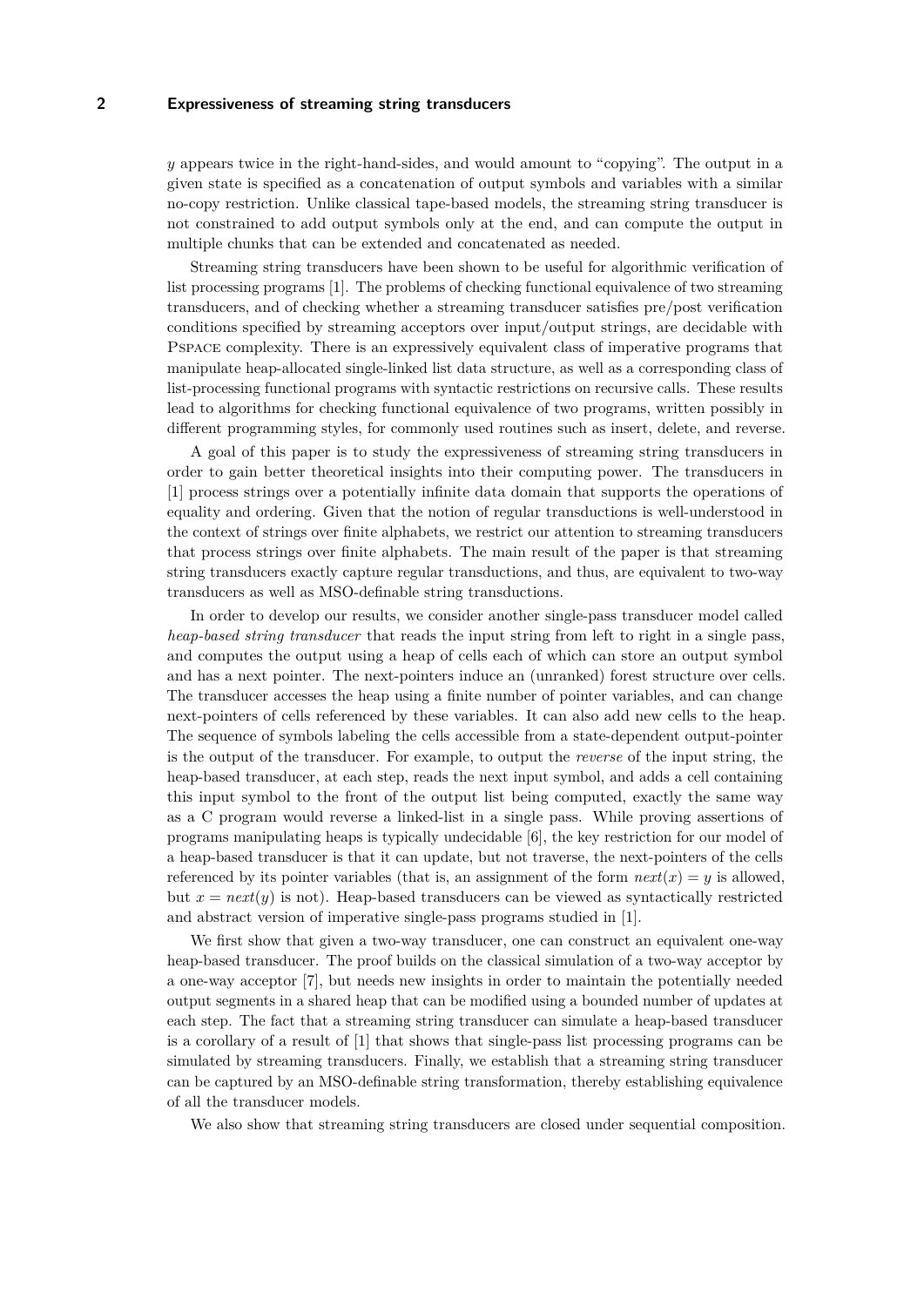This result follows from the MSO characterization, but we give a direct proof using summaries of a computation of a streaming string transducer. Finally, we show that extending heap-based transducers by allowing the traversal instruction that updates a pointer to the next-pointer of a referenced cell, leads to a strictly more expressive model than the class of regular transductions.

## **2 Regular String Transductions**

A *deterministic transduction* from an input alphabet Σ to an output alphabet Γ is a partial function from  $\Sigma^*$  to  $\Gamma^*$ . We briefly review two equivalent ways of defining deterministic transductions using two-way finite-state transducers and using monadic second-order logic (MSO), and some known results (the details can be found in [\[3\]](#page-13-3)). We will use the following three transductions throughout the paper. Let  $\Sigma = \Gamma = \{a, b\}$ . The transduction  $f_1$ rewrites an input string to the string followed by its reverse:  $f_1(w) = w$ *rev*(*w*). For the transduction  $f_2$ , if the input string ends with the letter *b*, then  $f_2$  deletes all occurrences of *a*, otherwise it leaves the input unchanged: if  $w \in \Sigma^* b$  then  $f_2(w) = b^k$  where *k* is the number of *b*'s in *w*, else  $f_2(w) = w$ . The transduction  $f_3$  replaces each symbol *b* by as many *b*'s as there are *a*'s between this occurrence of *b* and the previous occurrence of *b*:  $f_3(a^{i_1}ba^{i_2}b\cdots a^{i_k}ba^{i_{k+1}}) = a^{i_1}b^{i_1}a^{i_2}b^{i_2}\cdots a^{i_k}b^{i_k}a^{i_{k+1}}.$ 

A *two-way deterministic (finite-state) transducer M* from input alphabet Σ to output alphabet  $\Gamma$  consists of a finite set of states  $Q$ , an initial state  $q_0 \in Q$ , a final state  $q_f \in Q$ , and a transition function  $\delta$  from  $Q \times (\Sigma \cup \{+, \dashv\})$  to  $Q \times \{-1, 0, +1\} \times \Gamma^*$ . The symbols  $\vdash$  and  $\vdash$  are used to mark the two ends of the input. Given an input string *w* ∈  $\Sigma^*$ , the transducer M starts in state  $q_0$  with the input tape containing the string  $\vdash w \dashv$ , scanning the left-most symbol. At every step, based on the current state *q* and the current input symbol *a*, the machine updates the state (as specified by the first component of  $\delta(q, a)$ ), moves the read-head (as specified by the second component of  $\delta(q, a)$ , where  $-1$  means move left, 0 means stay put, and  $+1$  means move right), and outputs a sequence of symbols in  $\Gamma$  (as specified by the third component of  $\delta(q, a)$ ). If the current state is the final state  $q_f$ , the machine stops, and in this case, the output  $\llbracket M \rrbracket(w)$  corresponding to the input string *w* is the concatenation of outputs emitted along the run. If the machine never enters the final state, or tries to move left while reading  $\vdash$ , or tries to move right while reading  $\neg$ , then this is an error, and  $[M](w)$  is undefined. This partial function  $[M]$  defines the semantics of the machine *M*, and is a deterministic transduction from  $\Sigma$  to  $\Gamma$ .

To illustrate the definition of a two-way transducer, let us consider how to implement the example transductions by two-way transducers. To implement the transduction  $f_1$ , the two-way transducer reads the string in one left-to-right pass followed by one right-to-left pass, emitting the symbol read from the input at every step. The two-way transducer for  $f_2$ , first moves all the way to the right. If the last symbol is *b*, then while moving right to left it outputs *b* for every *b* symbol it reads, while ignoring *a* symbols. If the last symbol is not *b*, it moves all the way to the left, and using a final left-to-right pass, it outputs every symbol it reads. The transducer for *f*<sup>3</sup> starts moving to the right emitting an *a* symbol for each *a* symbol read. If it encounters the right end-marker, it halts, If it encounters a *b* symbol, it emits the empty string and starts moving left. For every *a* symbol it reads, it emits *b*, and keeps moving left. When it encounters a *b* symbol or the left end-marker, it starts moving right again skipping over the *a*'s until it encounters a *b*, emitting the empty string at each step. Then the whole cycle repeats.

For defining transductions using monadic second-order logic, a string  $w = w_1w_2 \ldots w_k$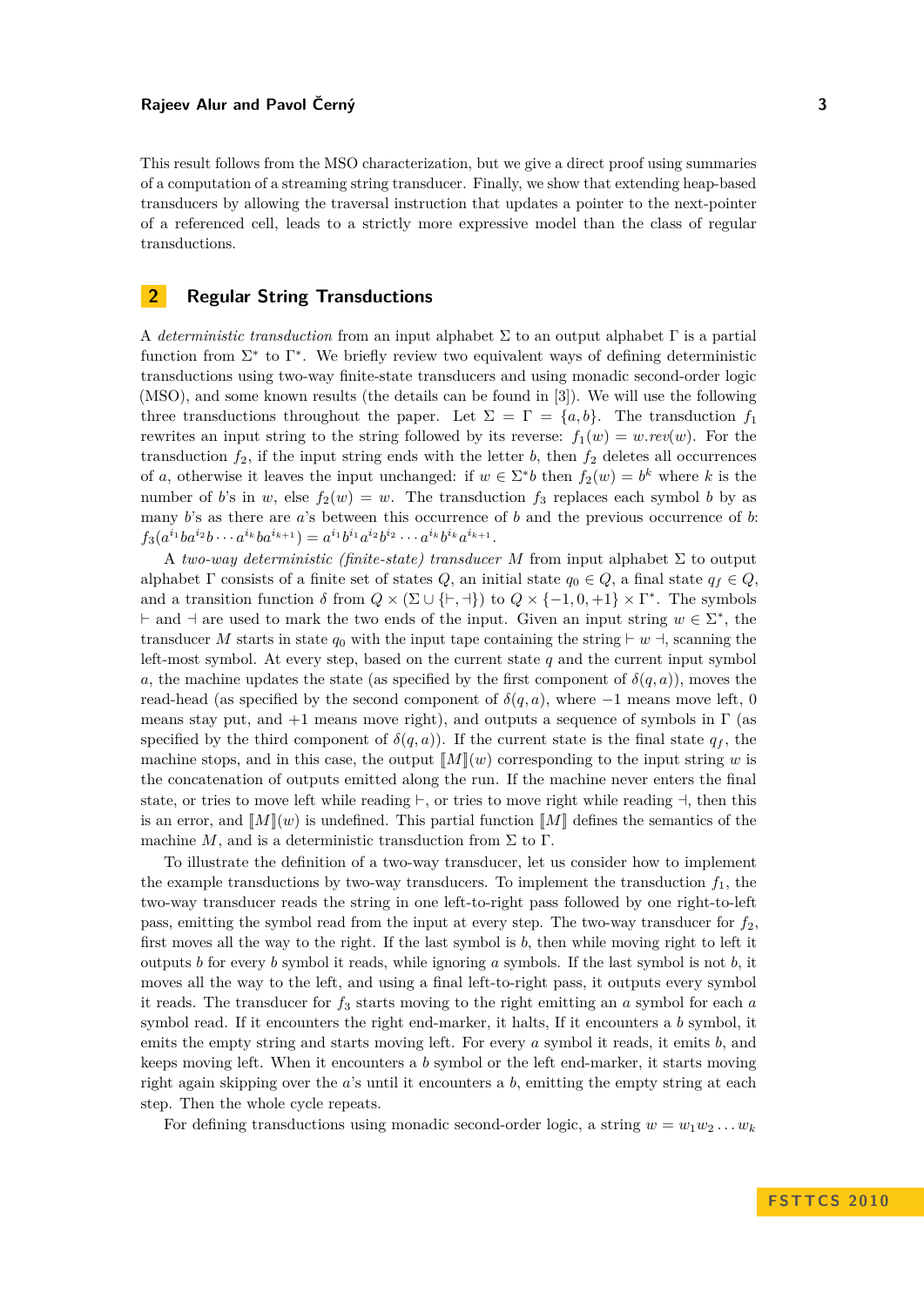is viewed as a (string) graph  $G_w$  with  $k+1$  vertices  $v_0v_1 \ldots v_k$ , with an edge from each *v<sub>i</sub>* to *v*<sub>*i*+1</sub> labeled with the symbol *w<sub>i</sub>*. Then, an MSO formula over an alphabet Σ, to be interpreted over such a graph *Gw*, consists of Boolean connectives, quantifiers, first-order variables that range over vertices of *Gw*, monadic second-order variables that range over sets of vertices of  $G_w$ , and atomic formulas of the form  $a(x, y)$ , for  $a \in \Sigma$ , meaning that the vertex *x* has an *a*-labeled edge to the vertex *y*. A *deterministic MSO transducer T* from input alphabet  $\Sigma$  to output alphabet  $\Gamma$  consists of a finite copy set *C*, vertex formulas  $\varphi^c(x)$ , for each  $c \in C$ , each of which is an MSO formula over  $\Sigma$  with one free first-order variable x, and edge formulas  $\varphi_a^{c,d}(x, y)$ , for each  $a \in \Gamma$  and  $c, d \in C$ , each of which is an MSO formula over  $\Sigma$  with two free first-order variables x and y. Given an input string w, consider the following output graph: for each vertex  $x$  in  $G_w$  and  $c \in C$ , there is a vertex  $x^c$  in the output if the formula  $\varphi^c(x)$  holds over  $G_w$ , and for all such vertices  $x^c$  and  $y^d$ , there is an *a*-labeled edge from  $x^c$  to  $y^d$  if the formula  $\varphi_a^{c,d}(x, y)$  holds over  $G_w$ . If this graph is the string graph corresponding to the string *u* over  $\Gamma$  then  $\llbracket T \rrbracket(w) = u$ , and if this graph is not a string graph, then  $T(x)$  is undefined.

Let us revisit our example transductions. To define the transduction  $f_1$ , we choose the copy set  $C = \{1, 2\}$ . The output graph retains both copies of each vertex in input graph, except the last one. When  $a(x, y)$  holds in the input graph  $a(x^1, y^1)$  and  $a(y^1, x^1)$  holds in the output graph (the last vertex needs to be handled specially to connect the two copies). For the transduction  $f_2$ , we need only one copy of each vertex. The formula  $\varphi^1$  is defined so that  $\varphi^1(x)$  holds precisely when either the position *x* corresponds to a *b*-symbol in the input graph, or if the last symbol in the input is *b* (such "regular" look-ahead is easily definable using MSO formulas). The output graph has an edge from *x* to *y* if  $\varphi^1(x)$  holds, *y* is the least position following x for which  $\varphi^1(y)$  holds, and the label is the same as the input symbol corresponding to position  $x$ . The transduction  $f_3$  can be defined by a deterministic MSO transducer with the copy set  $C = \{1, 2\}$ , where both output copies of a vertex are retained, or omitted, depending on whether the corresponding symbol in the input string is *a*, or *b*, respectively. The edge formulas are slightly complicated, but can be defined in MSO [\[3\]](#page-13-3).

The two frameworks are equally expressive [\[3\]](#page-13-3), and this class of transductions is called *regular string transductions*. The class of regular transductions is closed under sequential composition [\[2\]](#page-13-1), and it is decidable to check whether two such transductions, presented by, say, two two-way deterministic transducers, are equivalent [\[4\]](#page-13-2). Observe that for any regular transduction, the ratio of the length of the output string to the length of the input string is bounded by a constant, namely, the size of the copy set *C* of the corresponding deterministic MSO transducer.

#### <span id="page-5-0"></span>**3 Streaming Transducer Model**

A *(deterministic) streaming string transducer W* from input alphabet  $\Sigma$  to output alphabet Γ consists of a finite set of states *Q*, an initial state *q*<sup>0</sup> ∈ *Q*, a finite set of variables *X*, a partial output function *F* from *Q* to  $(\Gamma \cup X)^*$  such that for each  $q \in Q$  and  $x \in X$ , there is at most one occurrence of *x* in  $F(q)$ , a state-transition function  $\delta_1$  from  $Q \times \Sigma$  to  $Q$ , and a variable-update function  $\delta_2$  from  $Q \times \Sigma \times X$  to  $(\Gamma \cup X)^*$  such that for each  $q \in Q$  and  $a \in \Sigma$ and  $x \in X$ , there is at most one occurrence of *x* in the set of strings  $\{\delta_2(q, a, y) \mid y \in X\}$ .

To define the semantics of such a transducer, consider configurations of the form  $(q, s)$ , where *s* is a valuation from *X* to  $\Gamma^*$ . A valuation from *X* to  $\Gamma^*$  is extended to a valuation from  $(X \cup \Gamma)^*$  to  $\Gamma^*$  in the natural way. The initial configuration is  $(q_0, s_0)$  where  $s_0$  maps each variable to the empty string. The transition function is defined by  $\delta((q, s), a) = (\delta_1(q, a), s')$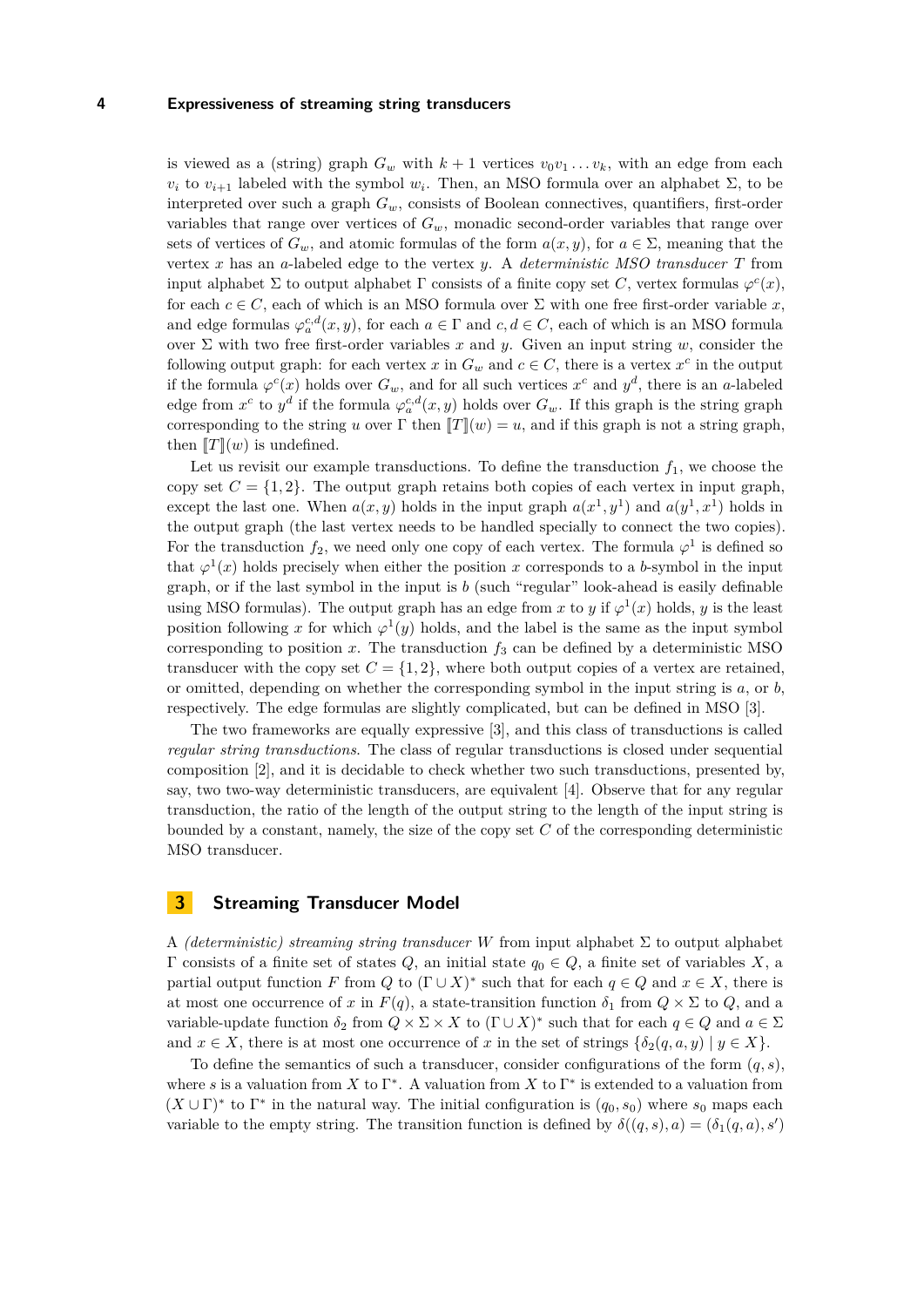where for each variable  $x, s'(x) = s(\delta_2(q, a, x))$ . For an input string  $w \in \Sigma^*$ , if  $\delta^*((q_0, s_0), w) =$  $(q, s)$ , then if  $F(q)$  is undefined then so is  $\llbracket W \rrbracket(w)$ , otherwise  $\llbracket W \rrbracket(w) = s(F(q))$ .

The transduction  $f_1$  can be implemented by a streaming string transducer  $W_{rev}$  with a single state and two variables *x* and *y*. Each symbol *a* is processed by the update  $(x, y) = (xa, ay)$ , and the output function is xy.

The transduction  $f_2$  can be implemented by a streaming string transducer with two states  $q_0$  and  $q_1$ , and two variables *x* and *y*. Initially the state is  $q_0$ , and the transducer is in state *q*<sup>1</sup> precisely when the most recent input symbol is *b* (it goes to state *q*<sup>1</sup> on reading *b* and to state  $q_0$  on reading  $a$ ). At every step,  $x$  contains the input string read so far, and  $y$  contains only *b*'s encountered so far (the variable-update function on reading *a* is  $(x, y) = (xa, y)$ , and on reading *b* is  $(x, y) = (xb, yb)$ . In state  $q_1$  the output function returns *y*, in state  $q_0$  the output function returns *x*.

The transduction  $f_3$  can be implemented by a streaming string transducer  $W_{cp}$  with a single state and two variables x and y. The symbol a is processed by the update  $(x, y)$  $(xa, yb)$ , the symbol *b* is processed by  $(x, y) = (xy, \varepsilon)$ , and the output function is *x*.

The following proposition states that streaming string transducers are closed under sequential composition. Note that streaming data string transducers [\[1\]](#page-13-0) are not closed under sequential composition.

**Proposition 1.** Given a streaming string transducer  $W_1$  from input alphabet  $\Sigma_1$  to output alphabet  $\Sigma_2$  and a streaming string transducer  $W_2$  from input alphabet  $\Sigma_2$  to output alphabet  $\Sigma_3$ , one can effectively construct a streaming string transducer *W* from input alphabet  $\Sigma_1$  to output alphabet  $\Sigma_3$ , such that for all strings *w* in  $\Sigma_1^*$ , we have that  $[[W](w) = [[W_2]]([\![W_1]\!](w))$ if  $[W_1](w)$  and  $[W_2]([W_1](w))$  are both defined, and  $[W](w)$  is undefined otherwise.

**Proof.** We first define a notion of a summary of a computation for a streaming string transducer on an input string *w*. We then show how the transducer *W* can compute the sequential composition by simulating  $W_1$  and keeping track of summaries of  $W_2$  corresponding to string variables of *W*1.

Given a string w, a summary of a finite state automaton is just a pair of states  $(q, q')$ , indicating that if the automaton starts reading  $w$  in a state  $q$ , it finishes in state  $q'$ . For a deterministic streaming string transducer *U* from  $\Sigma$  to  $\Gamma$ , a summary for a given start state  $q$  and a string  $w$  includes not only an end state  $q'$ , but also a *string variable summary*, that is, a description of how the contents of the string variables get updated while processing *w*. Let X be the set of string variables of U. A string variable summary is a function  $\kappa$  from X to strings in  $(Γ ∪ X)^*$ , with the same restrictions of copyless assignments as in the definition of streaming string transducers. For every valuation  $s$  from  $X$  to  $\Gamma^*$ , if the configuration of *U* is  $(q, s)$ , then after processing the input string *w*, the configuration of *U* is  $(q', s')$  where  $s'(x) = s(\kappa(x))$ . Note that the computation of *U*, and hence the summary, is not influenced by the valuation *s* of string variables at the start of the computation on *w*.

A key observation is that a string variable summary can be represented by a set  $X'$  of  $2 \times k$  string variables, where k is the number of string variables in X, in addition to finite bookkeeping information which is also independent in size from *w*. For instance, if *X* consists of two variables, the function *κ* can be *κ*(*x*) = *αxβyγ, κ*(*y*) = *ι*, or *κ*(*x*) = *αyβ, κ*(*y*) = *δxι*, or a similar combination, where  $\alpha, \beta, \gamma, \iota$  are strings over Γ. The summary can be represented by *X'* containing in this case four string variables (that will store  $\alpha, \beta, \gamma, \iota$ ), and a bounded amount of bookkeeping information to store how  $\kappa$  is constructed from *X* and *X'*.

We now describe the construction of the streaming string transducer *W* that computes the sequential composition of  $W_1$  and  $W_2$ . The transducer  $W$  simulates  $W_1$  processing the input string, and for every string variable  $x$  of  $W_1$ , it maintains a summary of  $W_2$ . It is easy to see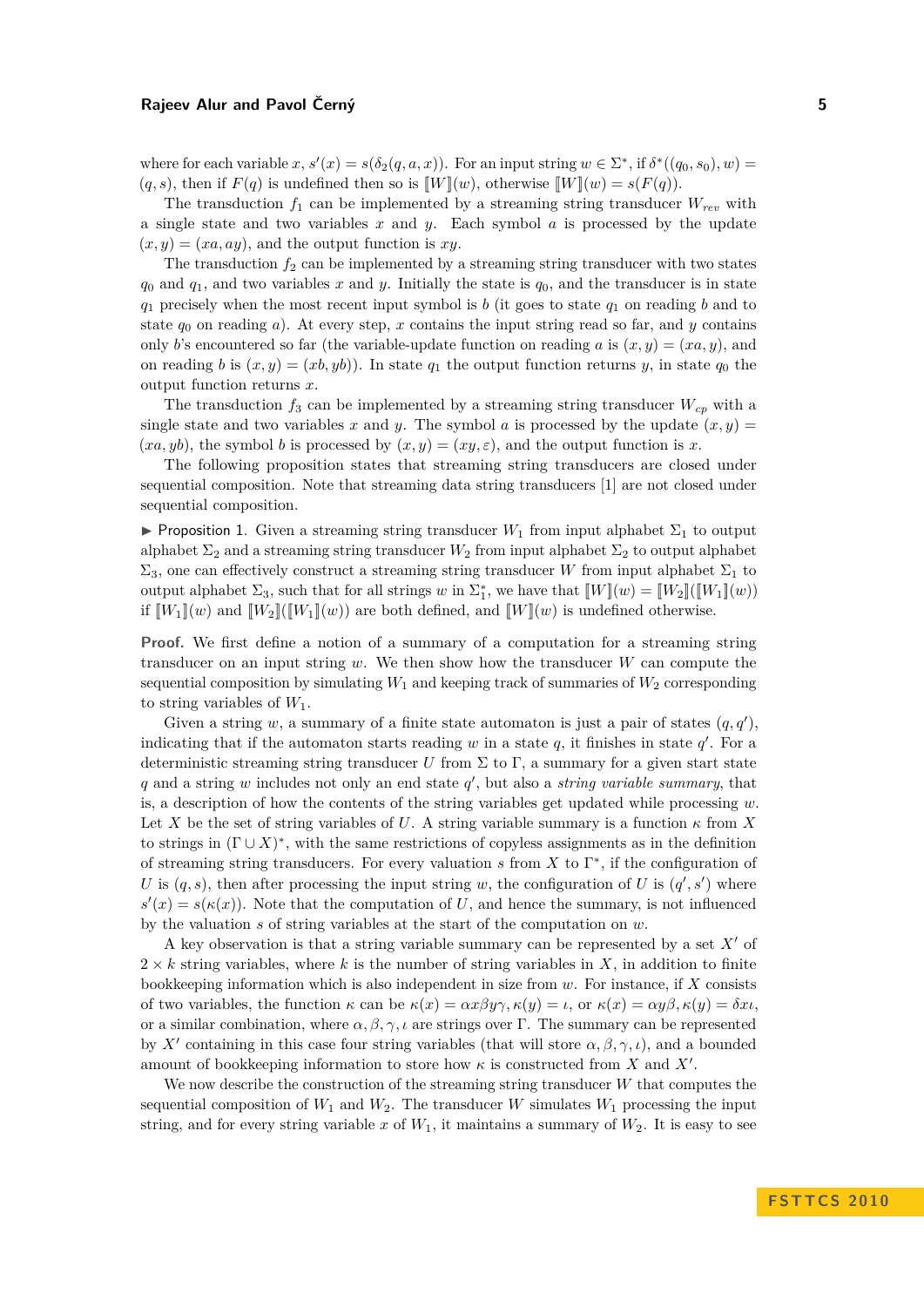how summaries for string variables of *W*<sup>1</sup> are maintained: for example, consider the case when  $W_1$  executes an assignment  $z = az_1z_2$ . First, we construct a string variable summary for computation of  $W_2$  on processing the letter *a*. Then we compose this summary with summaries for strings stored in string variables  $z_1$  and  $z_2$ . We explain how string variable summaries are composed on the following example. Let  $\kappa_1$  be a string variable summary of a computation of  $W_2$  on  $z_1$  defined by  $\kappa_1(x) = x\alpha y$ ,  $\kappa_1(y) = \beta$ . Let  $\kappa_2$  be a string variable summary of a computation of  $W_2$  on  $z_2$  defined by  $\kappa_2(x) = \epsilon, \kappa_2(y) = x \gamma y \iota$ . Note that each of the strings  $\alpha, \beta, \gamma, \iota$  can be stored in a string variable. Then the string variable summary *κ* after processing  $z_1z_2$  is defined by  $κ_2(x) = ε$ ,  $κ_2(y) = xαyγβι$  (where the string  $γβι$  can be stored in one string variable). This finishes the construction. The number of string variables of *W* is  $m_1 \times n_2 \times (2 \times m_2)$ , where  $m_1$  is the number of string variables of  $W_1$ ,  $n_2$  is the number of states of  $W_2$  and  $m_2$  is the number of string variables of  $n_2$ .

As the following proposition shows, streaming string transducers are closed under conditional composition, where the condition is given as a regular language over the input alphabet. The proof is based on product construction and is similar to the proof of closure under conditional composition for streaming data string transducers [\[1\]](#page-13-0).

**Proposition 2.** Given two streaming string transducers  $W_1$  and  $W_2$  from input alphabet Σ to output alphabet Γ and a regular language *L* over Σ, there exists a streaming stream transducer *W* such that for all strings  $w \in \Sigma^*$ , (i) if  $w \in L$ , then  $[[W]](w) = [[W_1]](w)$  if  $[W_1](w)$  is defined and is undefined otherwise, and (ii) if  $w \notin L$ , then  $[W](w) = [W_2](w)$  if  $\llbracket W_2 \rrbracket(w)$  is defined, and is undefined otherwise.

### **4 Heap-based Transducer Model**

A *heap-based (finite-state) deterministic string transducer H* from input alphabet Σ to output alphabet  $\Gamma$  consists of a finite set of states  $Q$ , an initial state  $q_0 \in Q$ , a finite set of pointers *X*, an output function *F* from states *Q* to variables *X*, and a transition function *δ* from  $Q \times \Sigma$  to  $Q \times A_X^*$ , where the set  $A_X$  of atomic actions consists of  $x := \nu(a)$  and  $\eta(x) := y$ , for  $x, y \in X$  and  $a \in \Gamma$ .

Given an input string over  $\Sigma$ , the transducer computes the output by maintaining a heap. A *heap h* consists of a finite set *C* of cells, a mapping  $\ell$  from *C* to  $\Gamma$  ( $\ell(c)$  denotes the output symbol stored in the cell *c*), a mapping *η* from *C* to  $C_{\perp}$ , where  $C_{\perp}$  denotes the set  $C \cup \{\perp\}$  $(\eta(c)$  denotes the cell that the next-pointer of the cell *c* points to, with  $\perp$  denoting the null value), and a mapping  $\mu$  from *X* to  $C_{\perp}$  ( $\mu(x)$  is the cell that the pointer *x* points to). A configuration of the transducer *H* consists of a state  $q \in Q$  and a heap *h*. Initially, the state is  $q_0$  and in the initial heap  $h_0$ , *C* is empty and  $\mu(x) = \perp$  for each *x*. The action  $x := \nu(a)$ creates a new cell labeled by a symbol  $a \in \Gamma$  and makes x point to the new cell. The action  $\eta(x) := y$  modifies the next pointer of the cell pointed to by x to make it point to the cell pointed to by *y*, if *x* is not nil; if *x* is nil, the action has no effect. More formally, each action in  $A_X$  updates the heap as follows:  $(C, \ell, \eta, \mu) \stackrel{x := \nu(a)}{\longrightarrow} (C', \ell', \eta', \mu)$  holds where  $C' = C \cup \{c\},$ with  $c \notin C^{-1}$ ,  $\ell'(c) = a$ ,  $\eta'(c) = \bot$  and  $\ell'$  and  $\mu'$  agree with  $\ell$  and  $\mu$ , respectively, on cells in  $C; (C, \ell, \eta, \mu) \stackrel{\eta(x):=y}{\longrightarrow} (C, \ell, \eta', \mu)$  holds where if  $\mu(x) = c$  then  $\eta'(c) = \mu(y)$  and  $\eta'$  agrees with *η* for cells other than *c* (if  $\mu(x) = \perp$ , the action has no effect). This transition relation can be lifted to configurations: for an input symbol  $a \in \Sigma$ ,  $(q, h) \stackrel{a}{\longrightarrow} (q', h')$  if  $\delta(q, a) = (q', \alpha)$  and

<sup>1</sup> The behavior of the transducer is deterministic as long as the choice of this new cell *c* is according to some deterministic naming policy.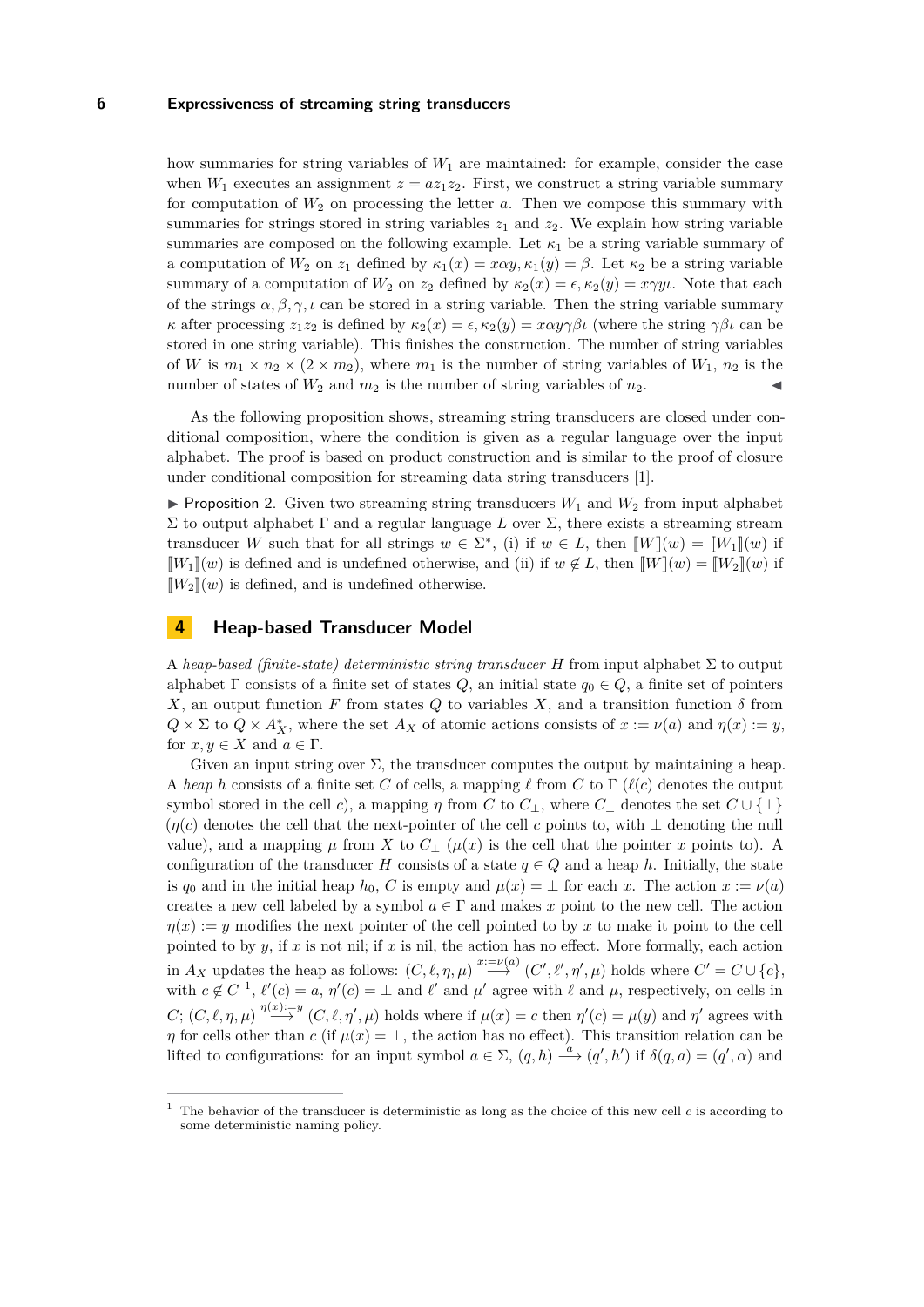$h \stackrel{\alpha}{\longrightarrow} h'$ . For an input string *w*, if  $(q_0, h_0) \stackrel{w}{\longrightarrow} (q, h)$  then *h* is the output heap corresponding to *w*. In the output heap  $h = (C, \ell, \eta, \mu)$ , if  $\mu(F(q)) = \bot$  then  $\llbracket H \rrbracket(w)$  is the empty string. If the sequence of next-pointers starting from the cell  $\mu(F(q))$  contains a cycle, then  $\llbracket H \rrbracket(w)$  is undefined. Otherwise, let  $c_0c_1 \ldots c_n$  be the unique sequence of cells such that  $c_0 = \mu(F(q))$ ,  $\eta(c_i) = c_{i+1}$  for  $i < n$ , and  $\eta(c_n) = \bot$ . Then  $\llbracket H \rrbracket(w)$  is defined to be  $\ell(c_0)\ell(c_1)\cdots\ell(c_n)$ .

Such a transducer can implement the transduction  $f_1$  as follows. After processing an input string *w*, suppose the current heap is a linear sequence of cells storing  $w$ .*rev*(*w*) such that the pointer  $x_0$  points to the first cell, the pointer  $x_1$  points to the last cell corresponding to *w* and  $x_2$  points to the first cell holding  $rev(w)$ , with an additional auxiliary pointer  $x_3$ . When the transducer reads the next input symbol, say *a*, it adds two new *a*-labeled cells in the middle of the current output, by executing the sequence  $x_3 := \nu(a); \eta(x_1) := x_3; x_1 :=$  $\nu(a); \eta(x_3) := x_1; \eta(x_1) := x_2$ . In the updated heap,  $x_3$  and  $x_1$  point to the two middle cells, and  $x_2$  can be used as an auxiliary pointer. The result is given by the output pointer  $x_0$ .

To implement  $f_2$ , the heap-based transducer maintains two lists with pointers to the two ends of both the lists. An input symbol *a* is added to the end of only the first list by creating one new *a*-labeled cell, while an input symbol *b* is added to the end of both the lists by creating two new *b*-labeled cells. The transducer needs two states, and the state remembers whether the last symbol is *b* or not, and the state is used to return the pointer that points to the head of the appropriately chosen list.

To implement *f*3, the heap-based transducer again maintains two lists with pointers to the two ends of both the lists. The output pointer points to the head of the first list. To process the input symbol *a*, it adds a *a*-labeled cell at the end of the first list, and a *b*-labeled cell at the end of the second list. To process the input symbol *b*, the first list is updated to the concatenation of the two (which can be implemented by changing the next-pointer of the last cell of the first list point to the first cell of the second list) and the second list is set to empty.

The two types of pointer manipulating instructions (node creation and next-pointer modification) are expressively adequate for our purpose. The class of programs in [\[1\]](#page-13-0) allows a more general set of instructions for manipulating pointer variables (such as testing whether two pointers point to the same cell, testing whether a pointer is null, checking and updating the symbol stored at a cell pointed to by a pointer, assigning one pointer to another). From the results of this paper and the compilation of such programs into streaming transducers described in [\[1\]](#page-13-0), it follows that such extensions do not add to expressiveness. The key missing instruction is the *traversal assignment*  $x := \nu(y)$ . Consider the transduction *merge*: given an input  $u_1u_2 \ldots u_m \# v_1v_2 \ldots v_m$ , output  $u_1v_1u_2v_2 \ldots u_mv_m$ . Adding traversal assignments would allow the heap-based transducer to define the *merge* transduction by using two traversal pointers, one traversing the *u* part of the input and the other traversing the *v* part of the input. The next proposition establishes that this transduction cannot be captured by a streaming string transducer. As we show later in this paper that heap-based string transducers and streaming string transducers exactly define regular transductions, the proposition implies that adding the traversal assignment strictly increases the expressiveness of heap-based string transducers.

**If Proposition 3.** The transduction *merge* is not definable by a streaming stream transducers.

**Proof.** Let us consider a streaming string transducer *W* with *n* states and *k* string variables and let us assume that *W* defines *merge*. We derive a contradiction as follows. Consider the set of inputs  $I_m$  where *m* is the length of the sequence  $u = u_1u_2 \ldots u_m$  (resp.  $v = v_1v_2 \ldots v_m$ ), and where  $u_i$  is in  $\{a, b\}$  for all *i* such that  $1 \leq i \leq m$ , and  $v_j$  is in  $\{c, d\}$ , for all *j* such that  $1 \leq j \leq m$ .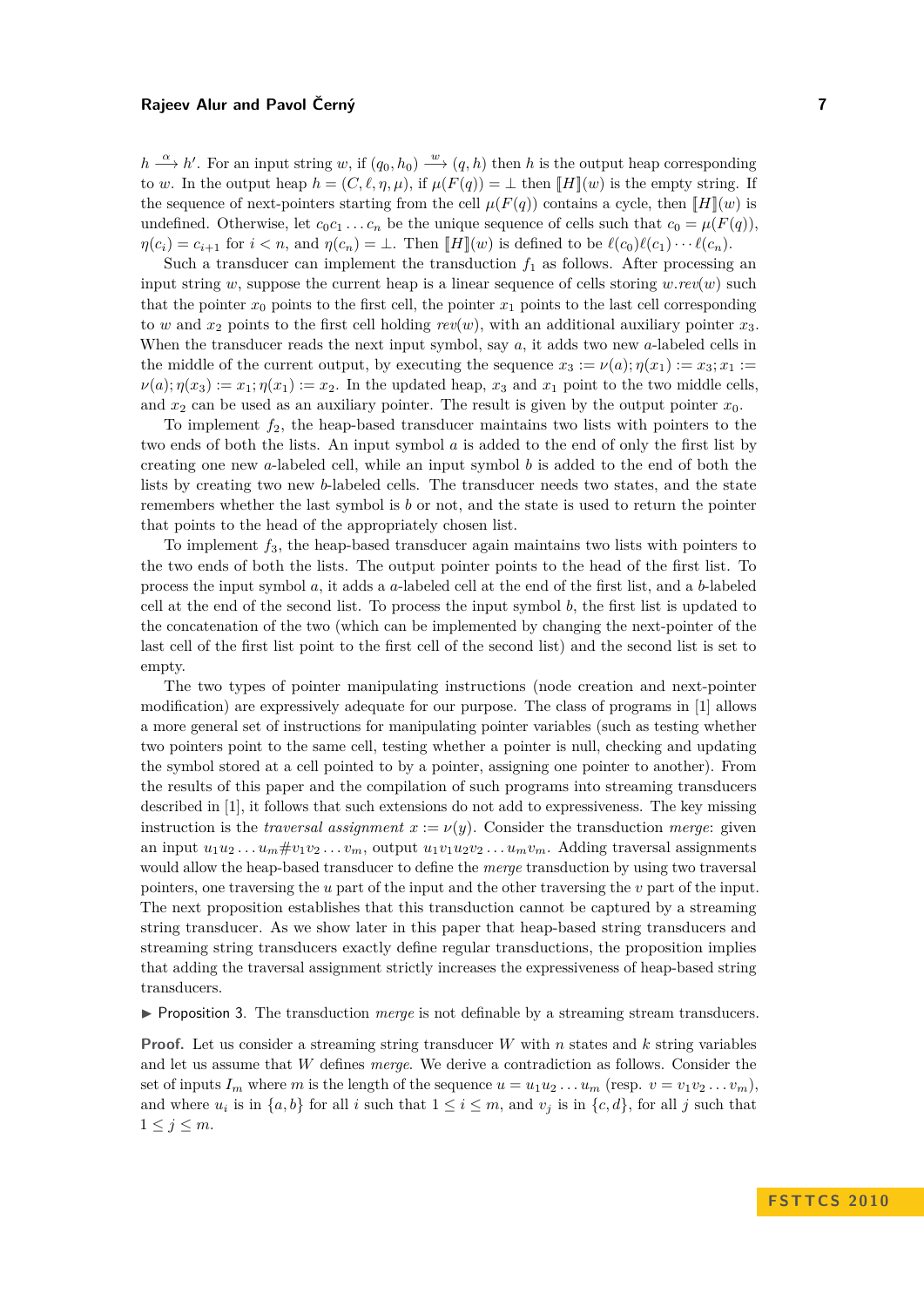Intuitively, the proof is simple: if  $x_1, \ldots, x_k$  are values of string variables after reading the first part of the input,  $u\#$ , then these will appear (each at most once) as substrings in the final output. Assuming that  $x_1, \ldots, x_k$  contain only *a*'s and *b*'s after processing  $u \#$ , and that while processing the second part of the input, *v*, *W* adds only *c*'s and *d*'s to the string variables, it is clear that the final output can contain at most a bounded number of alternations of letters in  $\{a, b\}$  with letters in  $\{c, d\}$ . The transducer *W* therefore does not implement *merge*. We now formalize this argument.

Let us consider the set of inputs  $I_m$  as above, with *m* such that  $2^m > n * k * 2^r$ , where *r* is such that  $2^r > k$ . A string *w* is called *short* if  $|w| \leq r$ . Let us call a *short-configuration* of *W* the pair  $(q, \rho)$  where *q* is a state of *W* and  $\rho$  is a valuation of string variables, where each variable is assigned either a short string or a ∗. A short-configuration is an abstraction of a configuration of  $W$ , where a variable  $x$  keeps its original value if its value is a short string, otherwise it is abstracted by ∗. If we prove the following claim, we have that *W* does not define *merge*, and we obtain the desired contradiction.

*Claim:* There exist two different strings  $w_1$  or  $w_2$  from  $I_m$  such that (i) either the output on both  $w_1$  and  $w_2$  is the same, (ii) or the output on one of the strings  $w_1$  and  $w_2$  is incorrect.

To prove the claim, consider two different strings  $u_1$  and  $u_2$  in  $\{a, b\}^m$  such that that *W* is in the same short configuration after processing  $u_1$  and  $u_2$ . Such strings exist, as  $2^m$  is more than the number of short configurations  $(n \times k \times 2^r)$ . We now construct a string *v* in  $\{c, d\}^m$  such that the claim holds for  $u_1 \# v$  and  $u_2 \# v$ . Let us look at non-short strings that *W* stores after processing  $u_1$  or  $u_2$ . If these are to be used in the output, they have to have *c* or *d* on every other position. These strings thus contain guesses for the *v* part of the whole input string. As the length of these strings is greater than *r*, *W* cannot have stored all the possible guesses for *v* (as it has *k* string variables, and  $2^r > k$ ). We consider *v* that does not contain any sequence contained in a non-short string stored by W. Thus for  $u_1 \# v$  and  $u_2 \# v$  we have that if *W* uses in the output a string variable with a non-short string stored after processing  $u_1$  (or  $u_2$ ), then the output is incorrect. If it does not use any such string variable, the output will be the same in both cases (as  $W$  is deterministic).

### **5 Expressiveness**

#### **5.1 From Two-way Transducers to Heap-based Transducers**

 $\triangleright$  **Theorem 1.** For every two-way deterministic transducer M with *n* states, there exists a *deterministic heap-based transducer H with O*(*n <sup>n</sup>*) *states and O*(*n*) *pointer variables such that*  $[M] = [H]$ *.* 

**Proof:** The proof is an extension of Shepherdson's proof [\[7\]](#page-13-6) for standard two-way finite automata to the case of transducers. We start by describing the main ideas of the proof. The heap-based transducer has only a single (left-to-right) pass on the input string. It thus needs to precompute information on possible back-and-forth traversals. More precisely, at each position *p* of *w* and for each state *u* of *M*, the information needed by *H* is captured by a pair  $(q_u, w_u)$  such that

<span id="page-9-0"></span>if *M* reads the symbol at position  $p$  in state  $u$ , the first time *M* reaches the position  $p+1$ , it will be at state  $q_u$ , having produced output  $w_u$  along this stretch. We show how such pair can be updated, even in the presence of left moves. Let us suppose that the symbol at position *p* is the symbol *a* and that in state *u*, *M* moves left to state *v* and outputs string  $\alpha$ . Furthermore, let us assume that for state  $v$ , a pair  $(q_v, w_v)$  was stored in the previous step; and that in state  $q_v$  the machine *M* moves right on *a* to  $q_u$ , outputting  $\beta$ . Then for state *u*, we need to store the pair  $(q_u, \alpha w_v \beta)$ . The situation is depicted in Figure [1.](#page-9-0)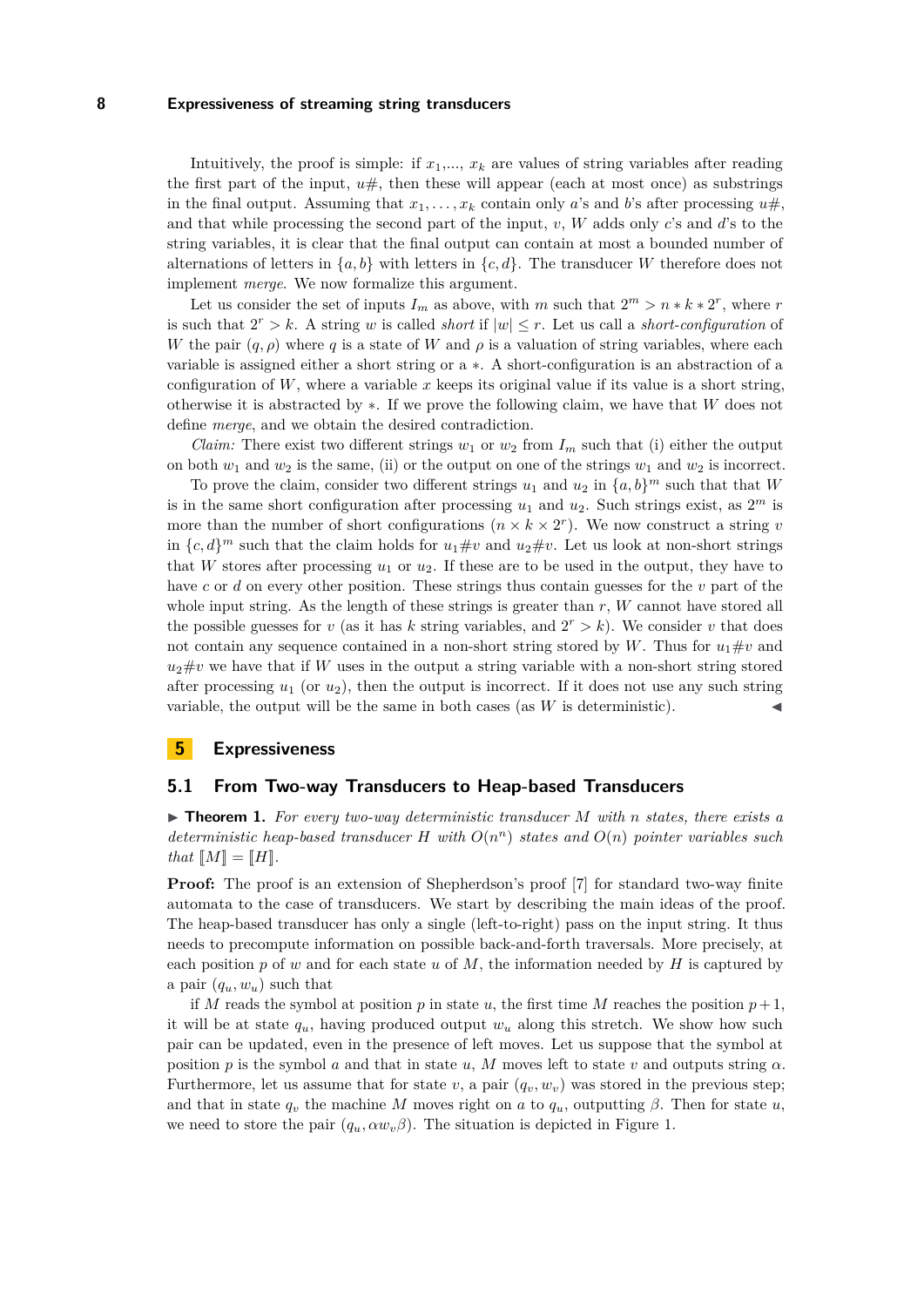We need to add a few important details to this intuitive explanation. First, *H* can store strings  $w_u$  (possible partial outputs of *M*) only on the heap. In order to store a string  $w_u$ , it will store two pointers,  $x_u^b$  and  $x_u^e$ . The two pointers will point to the first and last position of the string. Second, *H* cannot copy arbitrarily long strings, but it can instead use the fact that suffixes of strings represented on the heap can be shared. Third, in order to model the first forward traversal of *M*, we add a state *m* to the set of states of *M*. For each position *p* the pair  $(q_m, w_m)$  represents the situation that the first time *M* reaches  $p + 1$ , it will be in state  $q_m$  and the output will be  $w_m$ . Fourth, it is possible that M never reaches the position  $p+1$ , either because it reached a final state and stopped, or because an error occurred, for example if *M* tried to move left on  $\vdash$ . If, for example, after a left move from a state *u* at position *p*, *M* reaches the final state  $q_f$  (and outputs *w*) before arriving at  $p+1$ , *H* represents this by the pair  $(q_f, w)$ . On the other hand, if an error occurred, then *H* represents this by a pair  $(q_{err}, \epsilon)$ , where  $q_{err}$  is a special state. Fifth, note that *H* (as opposed to *M*) does not see the symbols  $\vdash, \dashv$ . This can be remedied by *H* having two copies of possible outputs of *M* as described above, with the additional copy assuming that the next character is  $\exists$ and simulating  $M$  on this symbol. The final output is the string starting at  $x$ , with  $x$  being the pointer variable representing the first forward traversal of *M* in the second copy of the possible outputs of *M*.



**Figure 1** Representing the computation of M

We now present the construction in more details. The heapbased transducer *H* that we construct uses pointer-assignment instructions of the form  $x = y$ , where x and y are pointer variables. Such a heap-based transducer can be easily converted to a heapbased transducer  $H'$  which does not use such instructions. The state of  $H'$  records, in addition to the state of  $H$ , for every pair of pointers whether they are equal, and for every class such equal pointers, which pointer accesses the heap content. Then, to simulate the pointer assignment instruction  $x = y$  in *H*, *H'* does not update *x*, but simply records that *x* and *y* are equal, and

the pointer *y* points to the desired content. The construction does not change the number of pointers, but blows up the number of states by a factor of the number of possible partitions of the pointers. Since *H* has pointer assignment instructions, it suffices for *H* to have a single pointer variable  $x<sub>o</sub>$  to be the output pointer in every state. The output function of *H*<sup> $\prime$ </sup> maps a state to the pointer that is equal to *x<sup>o</sup>* and accesses the actual content.

Let *M* be defined by the tuple  $(\Sigma, \Gamma, Q_M, q_0^M, \delta_M)$ . The heap-based transducer *H* is defined by the tuple  $(\Sigma, \Gamma, Q_H, q_0^H, X, x_m^{b2}, \delta_H)$ . Let  $Q_H$  be the set of functions from  $Q_M \cup \{m\}$ to  $Q_M \cup \{m, q_{err}\}.$  Initial state is one which represents the identity function. The set of pointers contains four pointers  $x_u^b, x_u^e, x_u^{b2}, x_u^{e2}$  for each state *u* in  $Q_M \cup \{m\}$ . (The pointers  $x_u^{b2}$ ,  $x_u^{e2}$  point to the beginning and end of the second copy of  $w_u$ .)

We explain the definition of the transition function  $\delta_H$  using an example. Let us consider a state *g* of *H* such that  $g(v) = q_v$  and a transition  $\delta_M(u, a) = (v, -1, \alpha)$  in  $\delta_M$ . Let us suppose that  $\delta_M(q_v, a) = (q_u, +1, \beta)$ . Then  $\delta_H(q, a) = (f, A^*)$ , for some state *f* such that  $f(u) = q_u$ . Recall that *H* stores the string  $w_v$  that *M* produced while moving from *v* to  $q_v$  on the heap, between pointers  $x_v^b$  and  $x_v^e$ . We have that while moving from *u* to  $q_u$ , *M* produces  $\alpha w_v \beta$ . The sequence of actions  $A^*$  puts  $\alpha$  on the heap, make  $x_u^b$  point to the first node of *α*, and connects the last node of *α* to the node pointed to by  $x_v^b$ . Similarly,  $\beta$  is appended at  $x_v^e$ . So far, we have assumed that *M* moves right from  $q_v$  on the symbol *a*. If it moves left, we can again use the the information that *H* stores in the finite-state control and on the heap to find the state in which it will return to the current position and the string it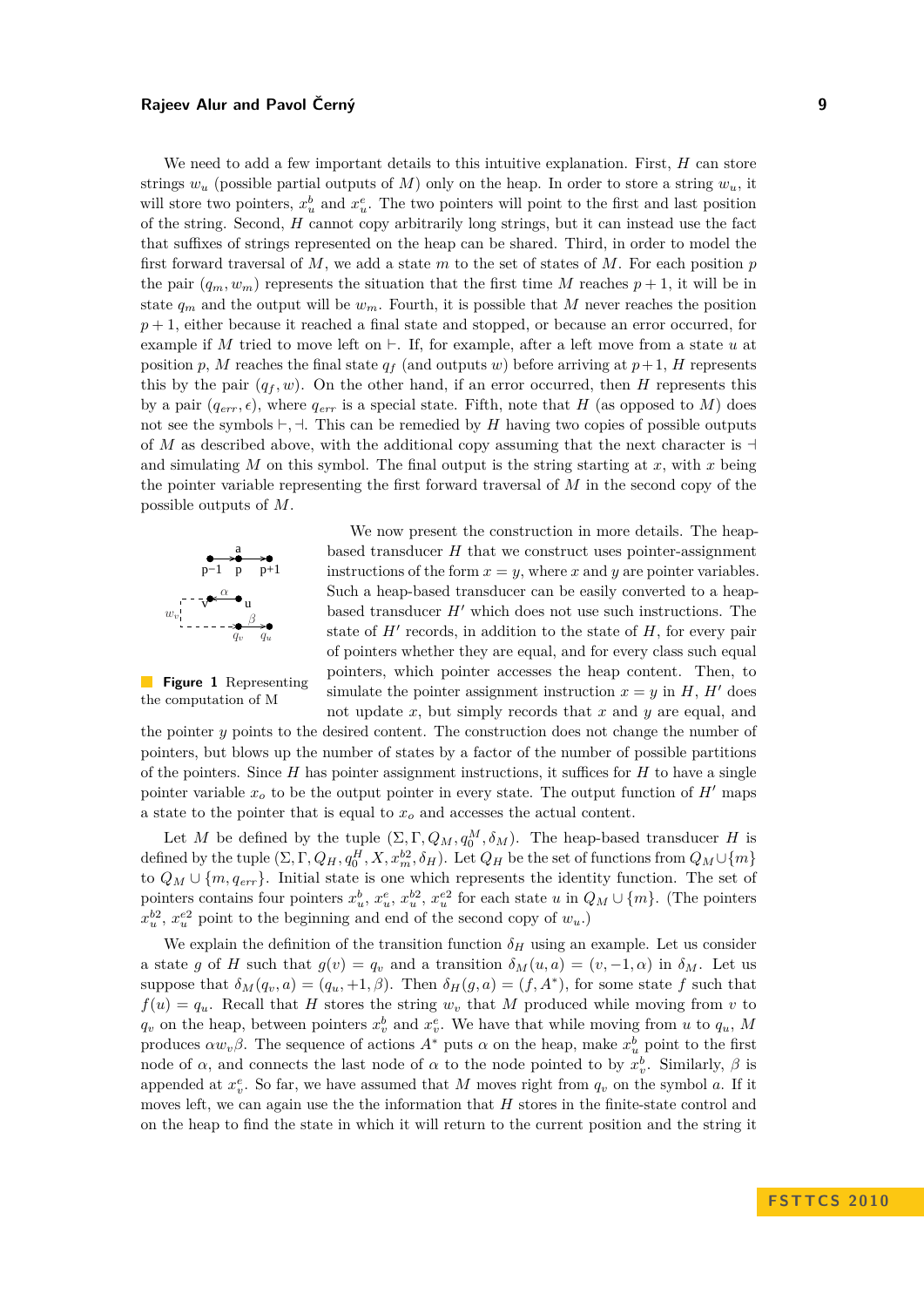will output in the process. Note that the process may repeat several times, and potentially even cycle. However, *H* has all the necessary information stored locally. If it discovers a cycle (this happens for example if  $q_v = u$ ), then the value of  $f(u)$  will be  $q_{err}$ .

We describe how copying arbitrarily long strings on the heap is avoided by exploiting the fact that *M* is deterministic and the fact that suffixes of strings on the heap can be shared. Let us suppose that there are two states *u* and *t* of *M* such that *M* moves left on a symbol *a* to *v* from both *u* and *t*. Let us also suppose that at the previous step, *H* stored the information that from *v*, the first time *H* will move to the right it will be in state  $q_v$  and produce  $w<sub>v</sub>$  in between. Using the idea described above, we obtain that we need to store the pair  $(q_u, \alpha_u w_v \beta_u)$  for the state u, and the pair  $(q_t, \alpha_t w_v \beta_t)$  for the state t. As the string  $w_v$ cannot be copied, it must be shared. As the heap is singly-linked, this would not be possible if  $\beta_u$  was different from  $\beta_t$ . However, since M is deterministic, we have that the execution from *v* will be identical in both cases — we have that  $\beta_u = \beta_t$  (and  $q_u = q_t$ ).

#### **5.2 From Heap-based Transducers to Streaming Transducers**

I **Theorem 2.** *For every deterministic heap-based string transducer H with n states and m pointer variables, there exists a deterministic streaming transducer W with O*(*n*2 *<sup>m</sup>*) *states* and  $O(n)$  *string variables such that*  $\llbracket H \rrbracket = \llbracket W \rrbracket$ .

**Proof:** The heap-based transducer and the streaming transducer both traverse the string only once. The difference between the two models is that one uses the heap, which allows sharing of suffixes of represented strings, whereas the other uses string variables, and thus sharing is not possible. The proof is the same as the compilation from imperative single-pass list-processing programs into streaming transducers described in [\[1\]](#page-13-0), we describe it here for the sake of completeness.

<span id="page-11-0"></span>
$$
\begin{array}{ccc}\nx & \rightarrow & v_0 & v_1 & v_2 & v_3 \\
\hline\n & v_4 & & v_5 & v_6 \\
y & z & & & \uparrow & \n\end{array}
$$

**Figure 2** Singly-linked heap

The heart of the proof is therefore to show that the streaming transducer can represent the heap of the heap-based transducer using a bounded number of string variables. In order to achieve this, we adapt the approach (and terminology) of [\[5\]](#page-13-7) for representing a singly-linked heap. A node *v* is called an *interruption* if it is either pointed to by a program variable or there are at least two distinct nodes with edges to *v*. An *uninterrupted list segment* is a finite sequence of nodes where: (i) the first node

is an interruption, (ii) the next pointer of each node (except the last) points to the next node in the sequence, (iii) the last node is either an interruption or the value of its next pointer is nil, and (iv) no other node is an interruption. Consider the heap in Figure [2.](#page-11-0) The nodes  $v_0, v_1, v_4, v_5, v_6$  are interruptions. The sequence of nodes  $v_1v_2v_3$  is an uninterrupted list segment. It can be easily seen that for a heap-based transducer with *k* pointer variables, there can be at most  $2k - 1$  interruptions and  $2k - 1$  uninterrupted list segments. The heap can be compressed by replacing uninterrupted list segments by strings (to be stored in string variables of *W*).

The number of compressed heaps is exponential in the number of interruptions, and thus exponential in the number of pointer variables of *H*. The heap can therefore be stored by the streaming automaton *W* as follows: each uninterrupted list segment will be represented by a string variable. The shape of the heap (a forest) and the information on where the pointer variables of *H* point will be represented in the finite-state control of *W*. The number of states of *W* will be therefore linear in the number of states of *H* and exponential in the number of pointer variables of *H*.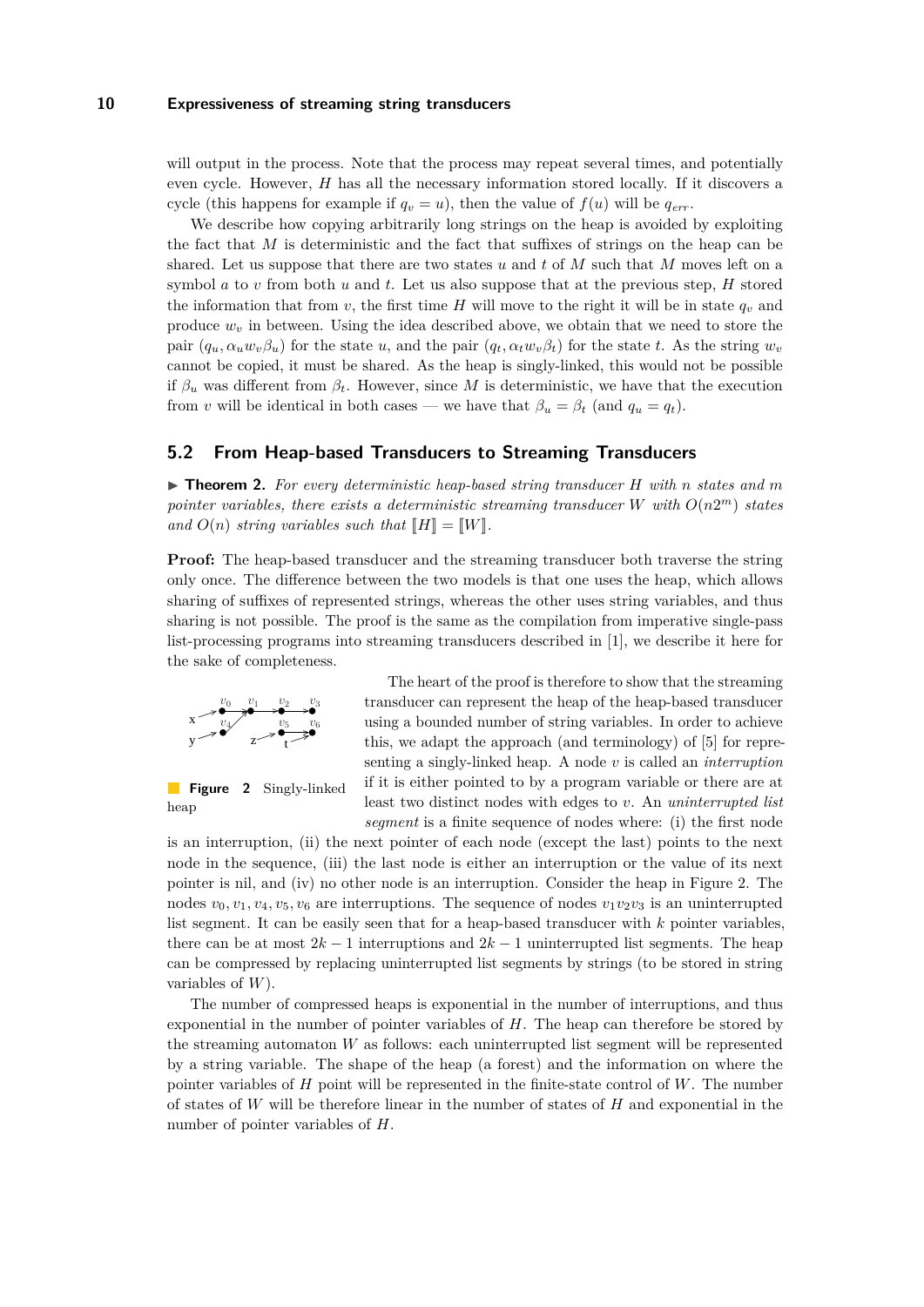It remains to show that the semantics of each instruction of the heap-based transducer can be modeled effectively on the representation described above. Let us consider the heap in Figure [2](#page-11-0) and the action  $\eta(y) := x$ . The shape of the heap changes in two ways: first, the node pointed to by *y* points to the node pointed to by *x* (this information is kept in the finite-state control of  $W$ ); second, there will be an uninterrupted list segment starting at the node pointed to by x containing the list segment  $v_0v_1v_2v_3$ . The (labels of nodes in) this list segment will be stored in a string variable. The string variable that in the previous step represented the list segment  $v_1v_2v_3$  can be freed (and reused).

#### **5.3 From Streaming Transducers to MSO**

▶ **Theorem 3.** For every deterministic streaming string transducer *W* there exists a deter*ministic MSO transducer*  $T$  *such that*  $\llbracket W \rrbracket = \llbracket T \rrbracket$ *.* 

*Proof.* The proof is based on the idea that the computation of the streaming string transducer *W* can be represented in the copy set (from the definition of the MSO transducer). The unique sequence of states of *W* over a given input string *w* can be captured in MSO using second order existential quantification. Given a state of *W* and a letter in  $\Sigma$ , the function  $\delta_2$ is a function from the string variables to sequences in  $(\Gamma \cup X)^*$ . This function is what is represented using the copy set. The last step then consists of "reading out" the final output string from this representation.

<span id="page-12-0"></span>We explain the encoding on an example. Let us consider the transduction  $f_1$  and the streaming transducer  $W_{rev}$  defined in Section [3.](#page-5-0) The top of Figure [3](#page-12-0) contains the input string *abb*. Recall that *Wrev* has only one state. The columns below each letter of the input string represent the assignments to the string variables: the top three nodes in a column represent the righthand side (RHS) of the assignment  $x := xa$  (resp.  $x := xb$ ), the bottom three nodes represent the RHS of the assignment  $y := ay$ (resp.  $y := by$ ). The representation of an RHS with two symbols has three nodes. A symbol in  $\Gamma$  is represented by a marked edge, a variable *z* is represented by two nodes. The first of these nodes links to the previous column to where the representation of *z* begins. The second of these two nodes will be linked to from the last node representing *z* from the previous column. Such "linking" edges are represented by dashed  $(\varepsilon)$  lines in Figure [3.](#page-12-0)



**Figure 3** Representing the computation of W

In the first column, we connect the two nodes representing a variable in a right-hand side by a dashed  $(\varepsilon)$  line, as the string variables are initially empty. The last column is not used (and not pictured in Figure [3\)](#page-12-0). In the column before last (the column that correspond to the last character of the input string), we also represent the effect of the output function  $F(q_0) = xy$ . We mark the first edge of *x* by a special symbol  $\triangleleft$  to indicate where the output starts, and we connect the last symbol of *x* to the first symbol of *y*.

Note that the graph representing the computation of *Wrev* is not a string graph (there are disconnected nodes in the last column, not pictured), and it contains *ε* edges. We thus need to use an MSO transducer that deletes unused nodes (nodes unreachable from the marked node) and removes  $\varepsilon$  edges. Such a transducer is easily defined. We can then use the result that MSO transducers are closed under sequential composition [\[2\]](#page-13-1) to conclude.

Details of the concrete MSO formulas are straightforward. We only note that the copy set of *T* needs to represent the right-hand side of any possible assignment to a string variable of